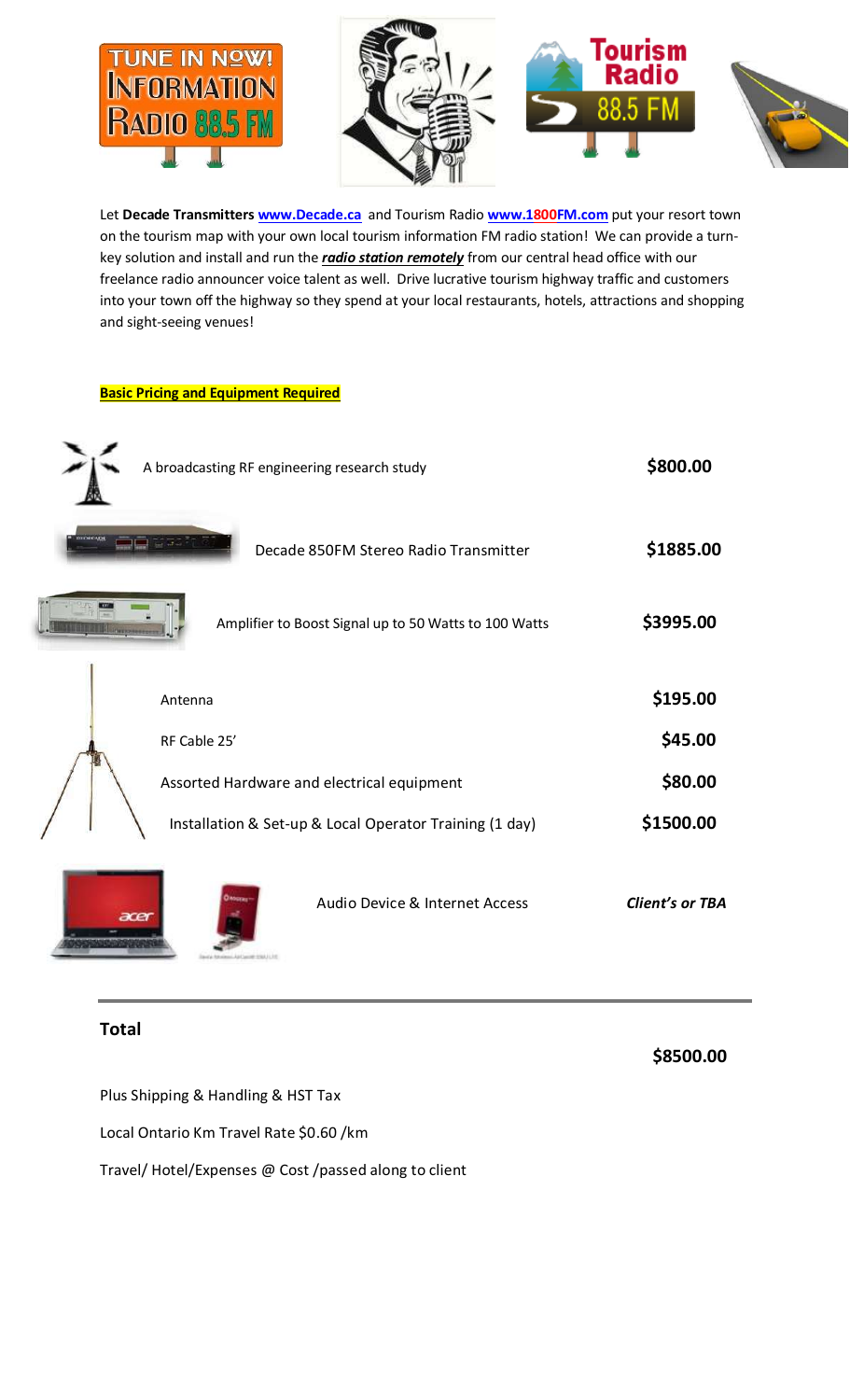## **Optional Equipment and Services**



MS-100 Series Stereo **Pro FM Transmitter**(s) **\$575.00**

**(short range low power) license free operation in Canada & USA**



| Audio Announcement Recording <b>Voice Talent</b> Mp3 file | TRA |
|-----------------------------------------------------------|-----|
| (See our separate PDF on Recording Studio services too!)  |     |



| CM-10 <b>Consumer</b> Quality FM Transmitter | \$199.00 |
|----------------------------------------------|----------|
|----------------------------------------------|----------|



All Weather Water Tight **Plastic Barrel** to house transmitters outdoors **\$75.00**



Local and Toll Free **Telephone Numbers** and Administration TBA **(See our separate PDF document on Virtual Call Center Services)**



**Station Management** Remote Audio Coordination **Monthly Fee**